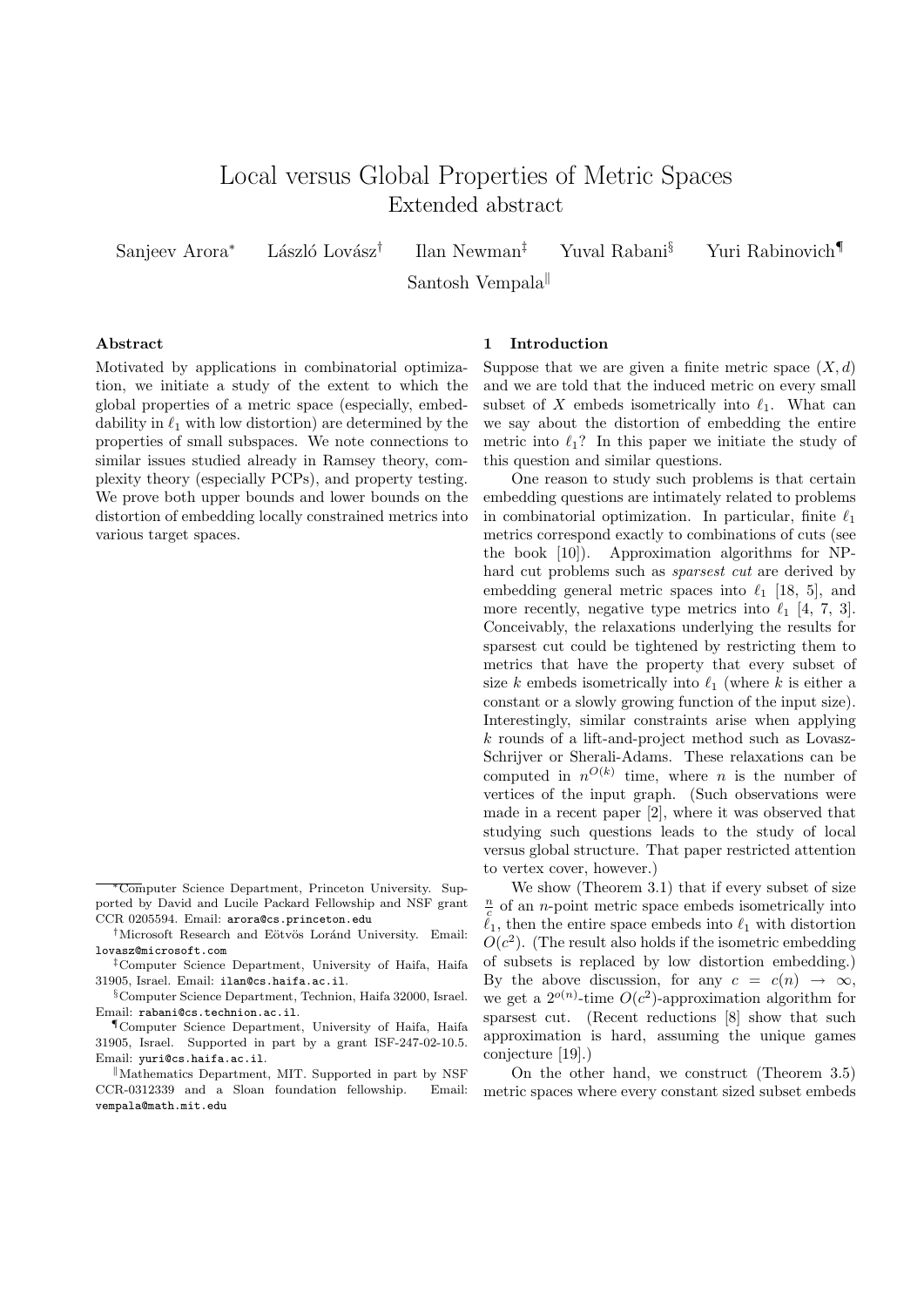isometrically into  $\ell_1$ , yet the entire space incurs large distortion when embedded into  $\ell_1$ . In fact, in our proof the distortion remains super-constant as long as the subset size remains  $o(\log \log n)$ . This restricts the possibility of designing polynomial time approximation algorithms for sparsest cut with significantly better guarantees using some lift-and-project methods.

Thus far we were insisting that subsets have to be *isometrically* embeddable into  $\ell_1$ , and in this setting there is a large gap between our upper bounds and our lower bounds<sup>1</sup>. However, it is also interesting to consider the case where subsets are embeddable with constant distortion into  $\ell_1$ . After all, many plausible ideas for inferring global structure from local structure would try to relate the distortion of the entire space to the distortion of (the metric induced on) small subsets. Upon thus relaxing the question, the gap between upper and lowerbounds nearly vanishes. We construct (Theorem 3.4) *n*-point metrics that require  $\Omega(\log n)$ distortion to embed into  $\ell_1$ , but whose every subset of size  $n^{1-\epsilon}$  embeds into  $\ell_1$  (or even into restricted subclasses of  $\ell_1$ ) with distortion  $O(1/\epsilon^2)$ . We note that such constructions are nontrivial precisely because we need a fairly strong property to hold for every subset. A significant contribution of our work is a new insight into shortest-path metrics derived from random graphs of bounded degree, which are used in most of our lower bound results. These metrics were shown to be extremal for many metric-theoretic properties in the past. Surprisingly, their local structure turns out to be rather simple, even when the size of the sub-metrics is as large as  $n^{1-\epsilon}$  (see Section 3.2).

Our results are also related to work on Ramsey phenomena in metric spaces, a line of work motivated both by applications to lower bounds in on-line computation and by deep questions about the local theory of metric spaces (see [6] and the references therein) and our lowerbound of Section 3.2 answers an open question of [6]. Ramsey theory in general shows that in the midst of global "disorder" there is always a significant subset exhibiting "order." In this phrasing, our upper bounds trivially imply an upper bound on the size of the smallest "disordered" subset, assuming global "disorder." For example, if a metric space does not embed into  $\ell_1$  with distortion at most  $\alpha$ , there must be a subspace of cardinality  $O(n\sqrt{\beta/\alpha})$  that does not embed into  $\ell_1$  with distortion less than  $\beta$ . In fact, we show that there are many such subspaces, and one can construct, independently of the metric, a  $poly(n)$  sized set of candidate subspaces to check.

Local versus global questions also play an important role in areas such as the construction of probabilistically checkable proofs, program checking, property testing, etc. In those settings one has to infer a global property from the knowledge that the "local" property only has to hold for many local neighborhoods. Our study has a very similar feel, except we are interested in inferring global properties when the local property holds for all local neighborhoods, not just most.

The results discussed so far carry over (with small changes) to  $\ell_2$  as well. The upper bounds hold, in fact, not only for  $\ell_1$  but also for many other classes of metrics, such as polygonal metrics, hypermetrics, and negative type metrics. We introduce the notion of a baseline class of metrics, obtained by postulating some properties shared by the above examples. These properties are sufficient for proving the upper bounds. We show (Theorem 5.2) that the class of all metrics is "far" from any non-trivial class of baseline metrics, in the sense that there are metrics that do not embed into such a class with bounded distortion. Our proof uses the notion of a forbidden sub-metric, akin in some respects to the topological notion of a forbidden minor. For every non-trivial class of baseline metrics there is a fixed size metric that does not embed into any member of the class with distortion below some constant. This is the starting point of our asymptotic bound. (See also [20].) On the other hand, our lower bounds on the distortion of embedding into  $\ell_1$  imply that polygonal metrics are also "far" (in the same sense) from  $\ell_1$ . Our results motivate future investigation into the potential use of baseline metrics in approximation algorithms.

Finally, we also study ultrametrics, a class of metrics that is used in hierarchical clustering and metric Ramsey theory (see [13, 12, 6] and the references therein). These are metrics that satisfy the condition  $\forall x, y, z \ d(x, z) = \max\{d(x, y), d(z, y)\}.$  In particular, they are a (very restricted) subset of  $\ell_2$  metrics. By definition, if every subset of size three is an ultrametric, then so is the whole space. On the other hand, we show (Theorem 4.2) that the situation changes dramatically if we relax the requirement on the subsets. We construct for every c and  $\epsilon$  metric spaces on n points such that every subset of cardinality  $n^{\epsilon}$  embeds into an ultrametric with distortion bounded by  $c$ , yet the entire metric space does not embed into an ultrametric with distortion less than  $c^{1/\epsilon}$ . We show that this bound is tight by a establishing a matching upper bound on the distortion.

It should be stressed that the most important open problem arising from our work is to construct metrics that require large distortion to embed into  $\ell_1$ , but where every subset of size at most, say,  $n^{\epsilon}$  (or even  $\Omega(\log n)$ )

 $\overline{^{1}Bv}$  the terms "upper bound" or "lower bound" we mean an upper bound or a lower bound on the distortion of embedding metrics of a certain class into some target space.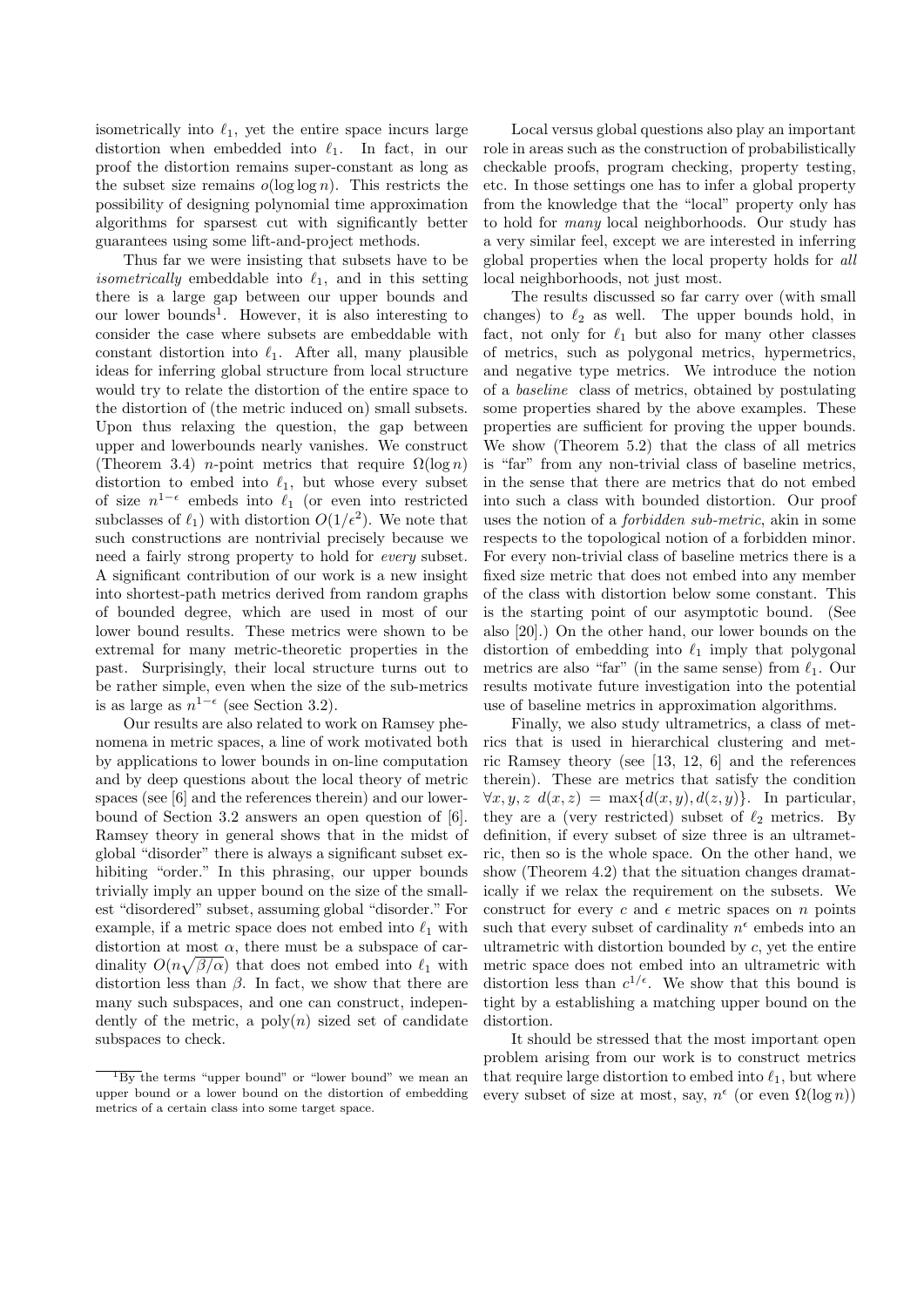embeds isometrically (as opposed to embedding with low distortion) into  $\ell_1$ . Our work on ultrametrics indicates that the two conditions may vary considerably in their behavior. Thus the possibility remains of improving the recent  $O(\sqrt{\log n})$  approximation guarantees for sparsest cut and other problems via the lift-and-project approach outlined above. Our results do not rule out, say, an  $n^{\log n}$  time algorithm.

# 2 Preliminaries

We use  $dist(d, d')$  to denote the *distortion* between two distance functions  $d$  and  $d'$  on the same set of points. For a class C of distance functions, we use  $dist(d \hookrightarrow C)$ to denote the minimum distortion between  $d$  and  $d' \in$ C. (This assumes, of course, that C contains distance functions on the same set of points as  $d$ .)

Let  $d$  be a distance function (on an underlying point set P), and let  $f : \mathbb{R} \to \mathbb{R}$  be a monotonically nondecreasing function with  $f(0) = 0$ . We denote by  $f(d)$ the distance function where  $\forall p, q \in P$ ,  $f(d)(p,q) =$  $f(d(p,q))$ . Notice that if d is a metric and f is concave, then  $f(d)$  is a metric. The *power scale*  $f(x) = x^c$ ,  $c \in [0, 1]$  plays an important role in this paper. It is worth noting the following simple fact:  $dist(d^c, (d')^c)$  =  $(\textsf{dist}(d, d'))^c$ .

Let  $d$  be a distance function, and let  $Q$  be a subset of the points on which  $d$  is defined. We use  $d^Q$  to denote the restriction of  $d$  to the pairs of points in  $Q$ .

A set of metrics  $C$  is called *baseline* if it has the following properties, shared e.g., by the classes NEG, HYP, and  $\mathcal{M}_k$  to be discussed later (see Section 3.2):

- 1. It is symmetric, i.e., for every  $d \in \mathcal{C}$ , any metric d' derived from d by permuting the underlying set of points is also in  $\mathcal{C}$ .
- 2. It is a closed cone, i.e., for every  $d, d' \in \mathcal{C}$  on the same set of points, for every  $a, a' \geq 0$ , also  $a \cdot d + a' \cdot d' \in \mathcal{C}.$
- 3. It is hereditary, i.e., for every  $d \in \mathcal{C}$ , for every subset of points Q on which d is defined, also  $d^Q \in \mathcal{C}$ .
- 4. For every  $d \in \mathcal{C}$ , consider a metric  $d'$ , obtained from d by performing the following *cloning* operation: Pick a point p, add a "clone" q, and set  $d'(q, x) =$  $d(p, x)$  for all points  $x (d(p, q) = 0)$ . Then,  $d' \in \mathcal{C}$ .

Observe that every baseline set of metrics includes all cut metrics, and therefore all metrics that embed isometrically in  $\ell_1$ . Further notice that if C is a baseline set of metrics, then for every  $\gamma \geq 1$ , the set of metrics  $\mathcal{C}_{\gamma} = \{d : \text{ dist}(d \hookrightarrow C) \leq \gamma\}$  is also baseline.

## 3 Baseline sets of metrics

3.1 Upper Bounds. This section is devoted to the proof of the following theorem and its consequences.

THEOREM 3.1. Let  $m, n \in \mathbb{N}$ ,  $m \leq n$ , let  $c \geq 1$ , and let C be a baseline set of metrics. Let d be a metric on n points such that every m-point subspace Q has dist $(d^Q \hookrightarrow C) \leq \gamma$ . Then,

$$
\operatorname{dist}(d \hookrightarrow C) = O\left(\gamma \cdot \left(\frac{n}{m}\right)^2\right).
$$

We require a definition. Let  $(X, d)$  be a metric space. A tree-like extension of  $(X, d)$  is a metric space obtained from  $(X, d)$  by repeatedly performing the following *attachment* operation: Pick a point  $p \in X$  and a weight  $w \geq 0$ , and "attach" to p a new point  $q \notin X$ by an edge of weight w, i.e., set  $d'(q, x) = d'(p, x) + w$ for all points  $x \in X$ , and augment X by q.

LEMMA 3.1. Let  $C$  be a baseline set of metrics, let  $d \in \mathcal{C}$ , and let d' be a tree-like extension of d. Then  $d' \in \mathcal{C}$ .

Proof. Clearly, it suffices to prove this for a single attachment operation. Let  $d_p$  be the metric obtained from d by adding a clone q of a point p. Let  $\delta$  be the cut metric defined by  $\delta(x, y) = 1$  if exactly one of the points x, y is q, and  $\delta(x, y) = 0$  otherwise. Both  $d_p$  and  $\delta$  are in C (the former by definition, the latter because  $\mathcal C$  must contain all cut metrics). Attaching q to p at distance w gives the metric  $d' = d_p + w \cdot \delta$ . As C is a closed cone,  $d' \in \mathcal{C}$ .

Next, we introduce a construction that will be used in the proof of Theorem 3.1. Let  $d$  be a metric on the finite set of points  $P = \{p_1, p_2, \ldots, p_n\}$ . It will be assumed w.l.o.g. that for any  $p_i \in X$ , the distances between  $p_i$  and the other points in X are all distinct. Let  $\sigma \in S_n$  be a permutation on  $\{1, 2, \ldots, n\}$ . The metric  $d^{\sigma}$  is defined as follows. We start with restriction of  $d$ to  $\{p_{\sigma(1)}, p_{\sigma(2)}, \ldots, p_{\sigma(m)}\}$ . Then, for  $i = m + 1, \ldots, n$ , the new point  $p_{\sigma(i)}$  is attached to  $p_{\sigma(i^*)}$  at distance  $w_i^{\sigma}$ , where  $i^* \in \{1, 2, \ldots, i-1\}$  minimizes  $d(p_{\sigma(i)}, p_{\sigma(i)})$ , and  $w_i = d(p_{\sigma(i)}, p_{\sigma(i^*)})$ . Finally, we define  $d^*$  on P as the average of all  $d^{\sigma}$ 's: For every  $p, q \in P$ ,

$$
d^*(p,q) = \frac{1}{n!} \cdot \sum_{\sigma \in S_n} d^{\sigma}(p,q).
$$

*Proof.* (of Theorem 3.1.) Throughout the proof m is fixed, whereas n and d vary. Let  $T_{n,m}$ ,  $n > m$  denote the supremum over all *n*-point metrics d of  $dist(d, d^*)$ . Clearly,  $T_{m,m} = 1$ . Notice that for every  $p, q \in P$ ,  $d^{\sigma}(p,q) \geq d(p,q)$ , and therefore  $d^*$  dominates d. To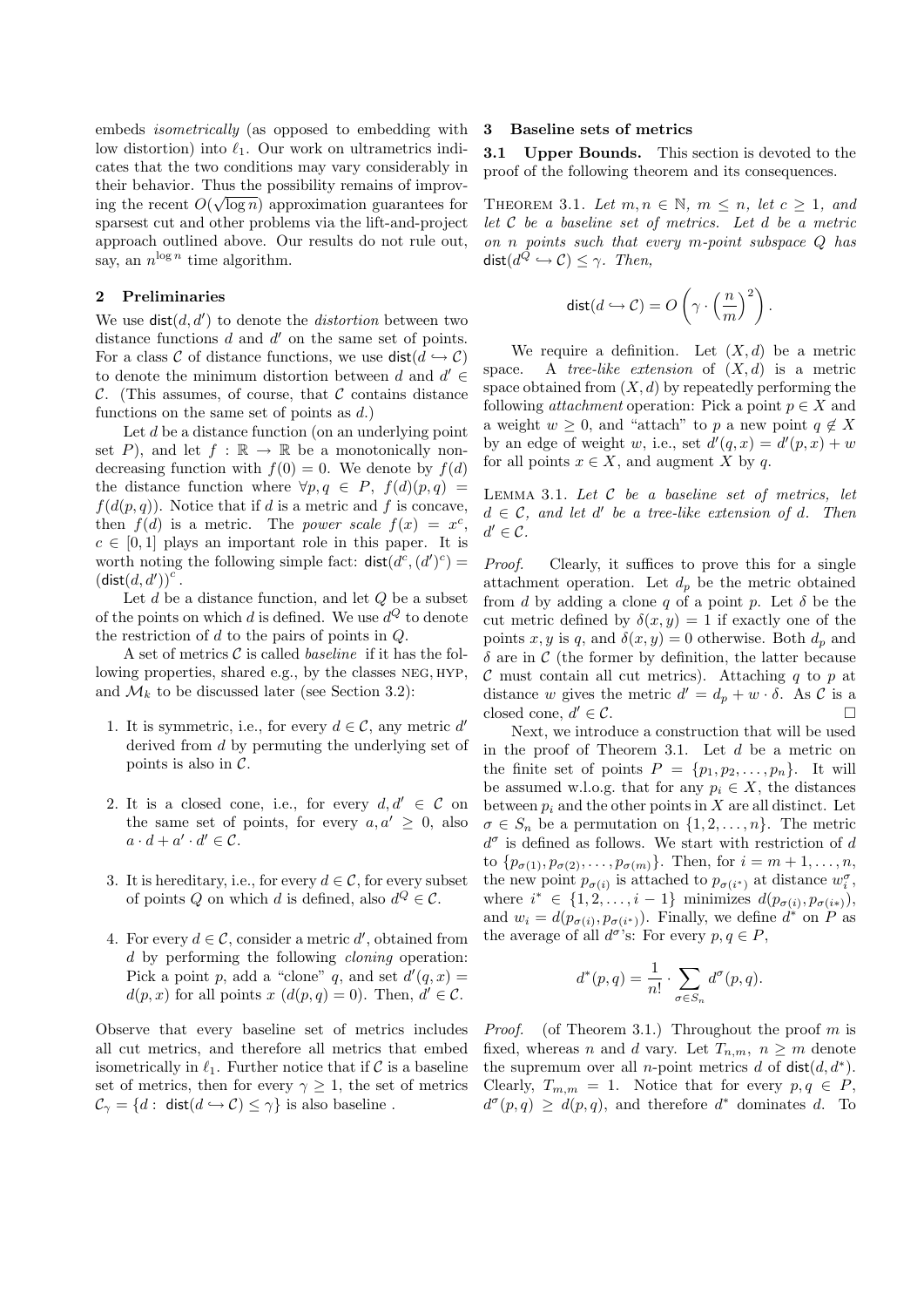bound the stretch, observe that

$$
d^*(p,q) = \mathsf{E}_{\sigma}[d^{\sigma}(p,q)]
$$
  
= 
$$
\frac{2}{n} \cdot \mathsf{E}_{\sigma}[d^{\sigma}(p,q) | \sigma(n) \in \{p,q\}]
$$
  
+ 
$$
\left(1 - \frac{2}{n}\right) \cdot \mathsf{E}_{\sigma}[d^{\sigma}(p,q) | \sigma(n) \notin \{p,q\}].
$$

Notice that  $\mathsf{E}_{\sigma}\left[d^{\sigma}(p,q) \,|\, \sigma(n) \notin \{p,q\}\right] \leq T_{n-1,m}$ .  $d(p,q).$ 

For the case  $\sigma(n) = p$  let  $p^* \in P$  be the point in  $P$  that is closest to  $p$ . By our assumptions,  $p^*$  is unique and hence it will be the point to which  $p$  will be attached. As  $d(p, p^*) \leq d(p, q)$  the triangle inequality implies that  $d(p^*, q) \leq 2d(p, q)$  and thus,

$$
\mathsf{E}_{\sigma}[d^{\sigma}(p,q)|\,\sigma(n)=p] = d(p,p^*) + \mathsf{E}_{\sigma}[d^*(p^*,q)|\,\sigma(n)=p] \leq d(p,q) + T_{n-1,m} \cdot 2d(p,q).
$$

The case when  $\sigma(n) = q$  is analogous. Therefore,

$$
T_{n,m} \le \left(1 - \frac{2}{n}\right) \cdot T_{n-1,m} + \frac{2}{n} \cdot (2T_{n-1,m} + 1)
$$
  
=  $\left(1 + \frac{2}{n}\right) \cdot T_{n-1,m} + \frac{2}{n}.$ 

Solving the recurrence, we get that  $T_{n,m} = O\left(\left(\frac{n}{m}\right)^2\right)$ .

Next, recall that  $\mathcal{C}_{\gamma}$  also is a baseline set of metrics. By the conditions of the theorem, for every  $m$ -point subset  $Q, d^Q \in \mathcal{C}_{\gamma}$ . Therefore, by Lemma 3.1, for every permutation  $\sigma$ ,  $d^{\sigma} \in \mathcal{C}_{\gamma}$ . As  $\mathcal{C}_{\gamma}$  is a closed cone, also  $d^* \in \mathcal{C}_{\gamma}$ . As  $\textsf{dist}(d, d^*) = O(\left(\frac{n}{m}\right)^2)$ , the theorem now follows.  $\Box$ 

THEOREM 3.2. A metric  $\tilde{d} \in \mathcal{C}$ , which is an embedding of d satisfying the statement of Theorem 3.1, can be computed in probabilistic polynomial time.

*Proof.* The construction of  $d$  is based on the construction of  $d^*$ , and we use the same terminology as in the proof of Theorem 3.1. Let  $K \subseteq S_n$  be a subset of permutations, with  $|K|/|S_n| = \kappa \leq 1$ . Extending the definition of  $d^*$ , let  $d_K^* = \mathsf{E}_{\sigma}[d^{\sigma} | \sigma \in K]$ . Observe that

(3.1) 
$$
d \leq d_K^* \leq \kappa^{-1} d^*.
$$

The first inequality holds since each  $d^{\sigma}$  dominates d, the second since  $d^* = d_K^* \cdot \kappa + d_{\overline{K}_0}^* \cdot (1 - \kappa)$ .

Let  $G = {\sigma | d^{\sigma} \leq 10n^2T_{n,m} \cdot d } \subseteq S_n$ . By Theorem 3.1, the expected stretch of  $d^*$  with respect to any pair of points in the space is  $\leq T_{n,m}$ . Therefore, using Markov's Inequality,  $|G| \geq 0.9|S_n|$ , and  $d_G^* \leq$  $1.1d^*$ . Next, let  $\tilde{G}$  be a random sample from G of size N. By Hoeffding's large deviation bound, the expected

stretch of  $d^*_{\tilde{G}}$  with respect to any pair of points  $x, y$  in the space is

$$
\Pr\left[d_{\tilde{G}}^*(x,y) \ge (1+\delta) \cdot d_G^*(x,y)\right] \le \left(\frac{e}{1+\delta}\right)^{\frac{\delta N}{10n^2 T_{n,m}}}
$$

Thus, choosing  $N = 10n^2 T_{n,m} \log_2 n$ , we conclude that  $d^*_{\tilde{c}}$  $\frac{*}{\tilde{G}}$  ≤ 3.5 $d_G^*$  ≤ 4 $d^*$  with probability close to 1. Finally, to create a random sample  $\tilde{G}$ , we sample permutations  $\sigma$  from  $S_n$ , construct  $d^{\sigma}$ , and discard it if any of the edges is stretched by more than  $10n^2T_{n,m}$ . Since 0.9 fraction of the permutations in  $S_n$  are in  $G$ , this gives a polynomial time probabilistic algorithm.  $\Box$ 

Theorem 3.2 has the following interesting structural implication.

COROLLARY 3.1. The assumption of Theorem 3.1 that all size-m subspaces are  $\gamma$ -close to C can be replaced by a weaker assumption that only a  $\kappa$ -fraction of the size-m subspaces have this property, at the cost of an additional multiplicative factor of  $\kappa^{-1}$  in the upper bound.

Indeed, the permutations in  $S_n$  whose m-prefix corresponds to a good size-m subset constitute a  $\kappa$ -fraction of all permutations, and (3.1) applies.

We now show that Theorems 3.1 and 3.2 imply a sub-exponential time algorithm for approximating sparsest cut to within any super-constant factor.

Theorem 3.3. Sparsest cut can be approximated to within a factor of  $O(c^2)$  in time  $\exp\left(\frac{n \log c}{c}\right)$ , where n is the number of nodes in the input graph.

*Proof.* Let  $(G, w, T, h)$  be an instance of sparsest cut. Here  $G = (V, E)$  is an undirected graph, w:  $E \rightarrow \mathbb{N}$  is a weight function on the edges of  $G, T =$  $\{(s_1, t_1), (s_2, t_2), \ldots, (s_k, t_k)\}\$ is a set of pairs of nodes of G (called terminals), and  $h: T \to \mathbb{N}$  is the demand function. Let  $D$  be the set of semi-metrics  $d$  on  $V$ , such that for every  $U \subset V$  with  $|U| \leq \frac{1}{c}|V|$ , the restriction of d to U embeds isometrically in  $\ell_1$ . By Theorem 3.1,

$$
(3.2) \qquad z^* = \min\left\{\frac{\sum_{e \in E} w(e)d(e)}{\sum_{(s,t) \in T} h(s,t)d(s,t)} : \ d \in D\right\}
$$

is achieved at a semi-metric d that embeds into  $\ell_1$  with distortion  $O(c^2)$ . By the results of [18, 5], given the embedding of d into  $\ell_1$ , one can find a cut  $(S, V \setminus S)$  in G such that

(3.3) 
$$
\frac{\sum_{e \in E: \ |e \cap S| = 1} w(e)}{\sum_{(s,t) \in T: \ |\{s,t\} \cap S| = 1} h(s,t)} = O(c^2 z^*).
$$

It is known that if we replace  $d \in D$  with  $d \in \ell_1$ in equation (3.2) we get the value of the sparsest cut.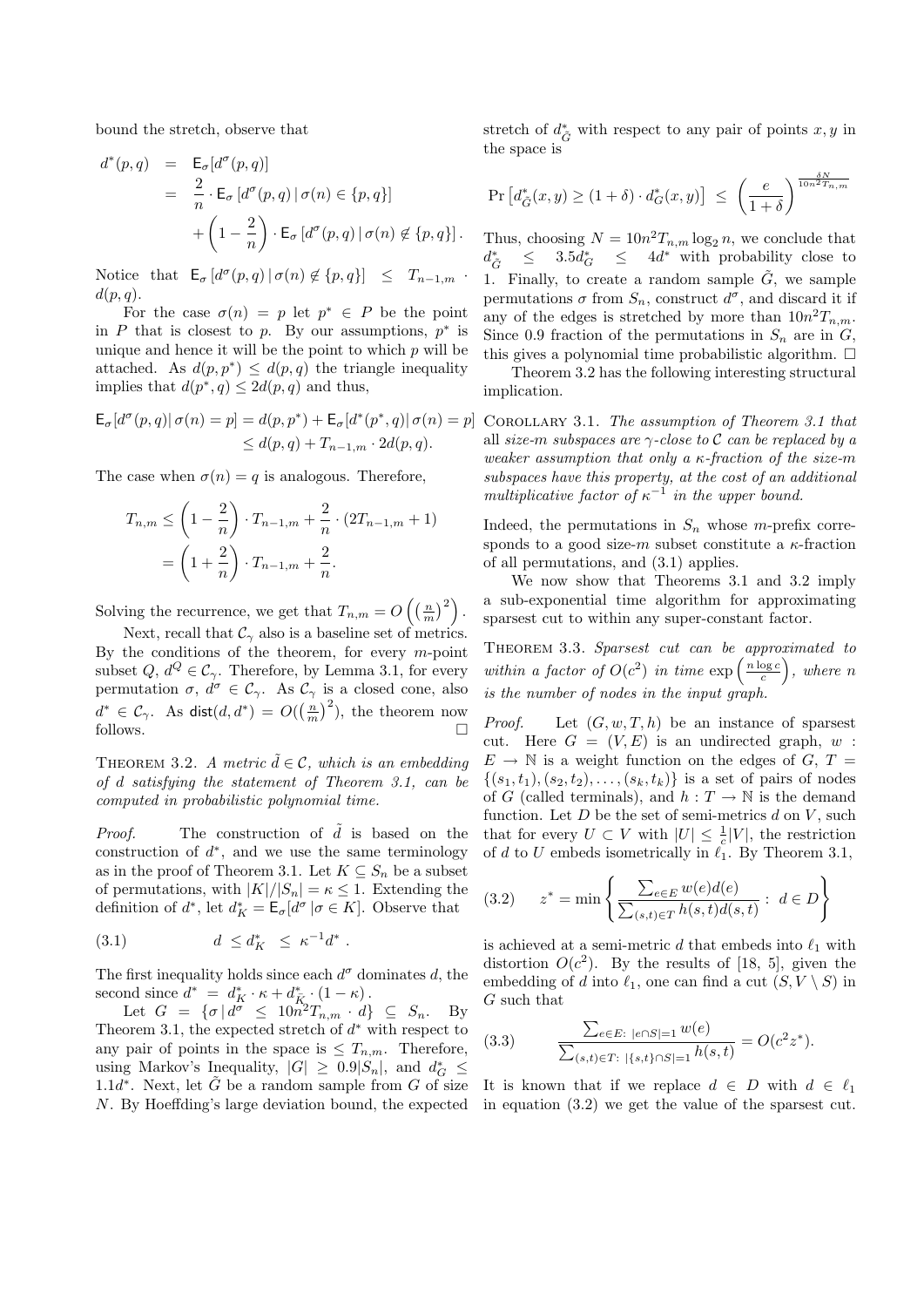Hence,  $z^*$  is a lower bound on the value of the sparsest cut and thus the cut for which equation (3.3) holds approximates the sparsest cut as claimed. Now  $z^*$  can be computed by a linear program with  $\binom{|V|}{2}$  variables and  $\left(\frac{|V|}{\frac{1}{c}|V|}\right) \cdot 2^{O(\frac{1}{c}|V|)}$  constraints. To find the cut we need to compute the embedding of d into  $\ell_1$ . By Theorem 3.2, it is sufficient to compute the (isometric) embedding of poly(|V|) tree-like extensions of subsets U of size  $|V|/c$ (at the cost of an extra  $O(1)$  factor in the approximation guarantee). The embedding of a tree-like extension of a subset  $U$  is trivial to compute, given the embedding of U. The latter can be computed through a linear program with  $2^{|U|-2}$  variables (one for each possible cut in U) and  $\binom{|U|}{2}$  constraints.

3.2 Lower Bounds. The main result in this section is a nearly tight counterpart to some of the upper bounds from Section 3.1. The next lemma will play a key role in the proof.

LEMMA 3.2. Let  $d$  be the shortest path metric of an nnode graph  $G = (V, E)$  with girth at least p, diameter D and such that the subgraph induced by any subset  $S \subset V$  of size at most  $n^{1-\varepsilon/2}$  has at most  $|S|(1+1/p)$ edges. Then, for every  $S \subseteq V$  with  $|S| \leq n^{1-\varepsilon}$ , the corresponding  $d^S$  can be embedded in  $\ell_1$  (in fact, into a distribution over dominating tree-metrics) with distortion  $O(1/\varepsilon) \cdot (D+1)/(p+1)$ .

THEOREM 3.4. For every  $\varepsilon > 0$  and for every integer  $n \geq 2$ , the following statements hold.

- 1. There is an n-point metric d such that for every  $n^{1-\varepsilon}\text{-point subspace }Q,\ \mathsf{dist}(d^{Q}\,\hookrightarrow\,\ell_{1})\,=\,O(1/\varepsilon^{2})$  $yet \; \mathsf{dist}(d \hookrightarrow \ell_1) = \Omega(\log n).$ <sup>2</sup>
- 2. There is an n-point metric d such that for every  $n^{1-\varepsilon}\text{-point subspace }Q,\ \mathsf{dist}(d^{Q}\ \hookrightarrow\ \ell_{2})\ =\ O(1/\varepsilon),$  $\mu$   $\rightarrow$  -point subspace Q,  $dist(a \rightarrow \ell_2) = \Omega(\sqrt{\log n}).$

Proof. We start with a random 3-regular graph and delete  $o(n)$  vertices so that the girth of the resulting graph G is  $p = \Theta(\varepsilon' \log n)$  and G is an expander (for convenience, let  $n$  be the number of vertices after the deletion). We will apply Lemma 3.2 to  $G$ . To do this, we note that  $D = O(\log n)$  for an expander and by Lemma 3.3 below we get  $p = \Theta(\varepsilon \log n)$ , which gives an upper bound on the distortion of  $O(1/\varepsilon^2)$ .

It is well-known that the distortion of embedding the shortest path metric of an  $n$ -node bounded degree expander into  $\ell_1$  is  $\Omega(\log n)$ , so the metric d induced by G satisfies the first statement. For the second statement G satisfies the first statement. For the second statement<br>we use the metric  $\sqrt{d}$ , keeping in mind that the square root of an  $\ell_1$  metric is an  $\ell_2$  metric.

Lemma 3.3. [2] In a random 3-regular graph, with high probability, the subgraph induced by any subset S of size at most  $n^{1-\varepsilon}$  has at most  $(1+\frac{c}{\varepsilon \log n})(|S|-1)$  edges where c is an absolute constant.

*Proof.* (of Lemma 3.2) Fix a subset S with at most  $n^{1-\varepsilon}$  vertices, and consider the corresponding induced metric  $d^S$ . Recall the definition of a *spanner* of  $(S, d^S)$ : it is a graph  $Y = (S, L)$  on the vertex set S, such that the weight of an edge  $(i, j) \in L$  is  $d^{S}(i, j)$ . By [1], there exists a *spanner* Y of  $(S, d^S)$  such that  $|L(Y)| \le$  $n^{1-\varepsilon} \cdot n^{\varepsilon/2} = n^{1-\varepsilon/2}$ , and the shortest-path metric of Y approximates  $d^S$  up to a factor  $O(1/\varepsilon)$ .

Let  $H = (U, F)$  be the subgraph obtained by including all the edges on the shortest paths between pairs of vertices  $i, j \in S$ , such that  $(i, j) \in L(Y)$ . We will show that the shortest-path metric  $d^H$  induced by  $H$  can be embedded into a distribution of dominating tree metrics with distortion  $O((D+1)/(p+1))$ . Hence,  $d<sup>S</sup>$  embeds into such a distribution with distortion  $O(1/\varepsilon) \cdot (D+1)/(p+1)$ .

Let  $H = (U, F)$  be a subgraph of G with  $O(n^{1-\varepsilon'})$ vertices. The lemma follows from the following two claims.

CLAIM 3.1. There is a probability distribution on spanning trees of H such that each edge of H occurs with probability at least  $p/(p+1)$ .

It is well-known that metrics induced by trees are isometrically embeddable in  $\ell_1$ . The second claim is that truncated tree metrics are embeddable with a constant distortion.

CLAIM 3.2. Given a tree metric t and a number  $M \geq 0$ , let  $t'_{ij} = \min\{t_{ij}, M\}$ . Then t' can be embedded into  $\ell_1$ <sup>3</sup> with constant distortion.

Applying Claim 3.1 to  $H$ , we conclude that there is a probability distribution on spanning trees  $\{T_i\}$  of  $H$  such that each edge of  $H$  occurs with probability at least  $\alpha = p/(p+1)$ . Let D be the diameter of H. For each  $T_i$  in the distribution, consider the corresponding metric  $t_i = \min\{D, d_{T_i}\}\.$  Define a metric  $t = \sum w_i t_i$ , where  $w_i$  is the weight of  $T_i$  in the distribution. Clearly, t dominates  $d_H$ . To upper-bound  $dist(t, d^H)$ , consider an edge of H. It's t−length is at most

$$
1 \cdot \alpha + D \cdot (1 - \alpha) \le \frac{1 + D}{1 + p}.
$$

 $\sqrt[2]{2 \ln \, \text{fact}}$ , the lower bound holds even for embedding into NEG, the class of negative type metrics (for definition — see below).

 $\frac{3\ln \pi}{\cosh \theta}$  can be replaced by a distribution of dominating tree-metrics, a more restricted class of metrics.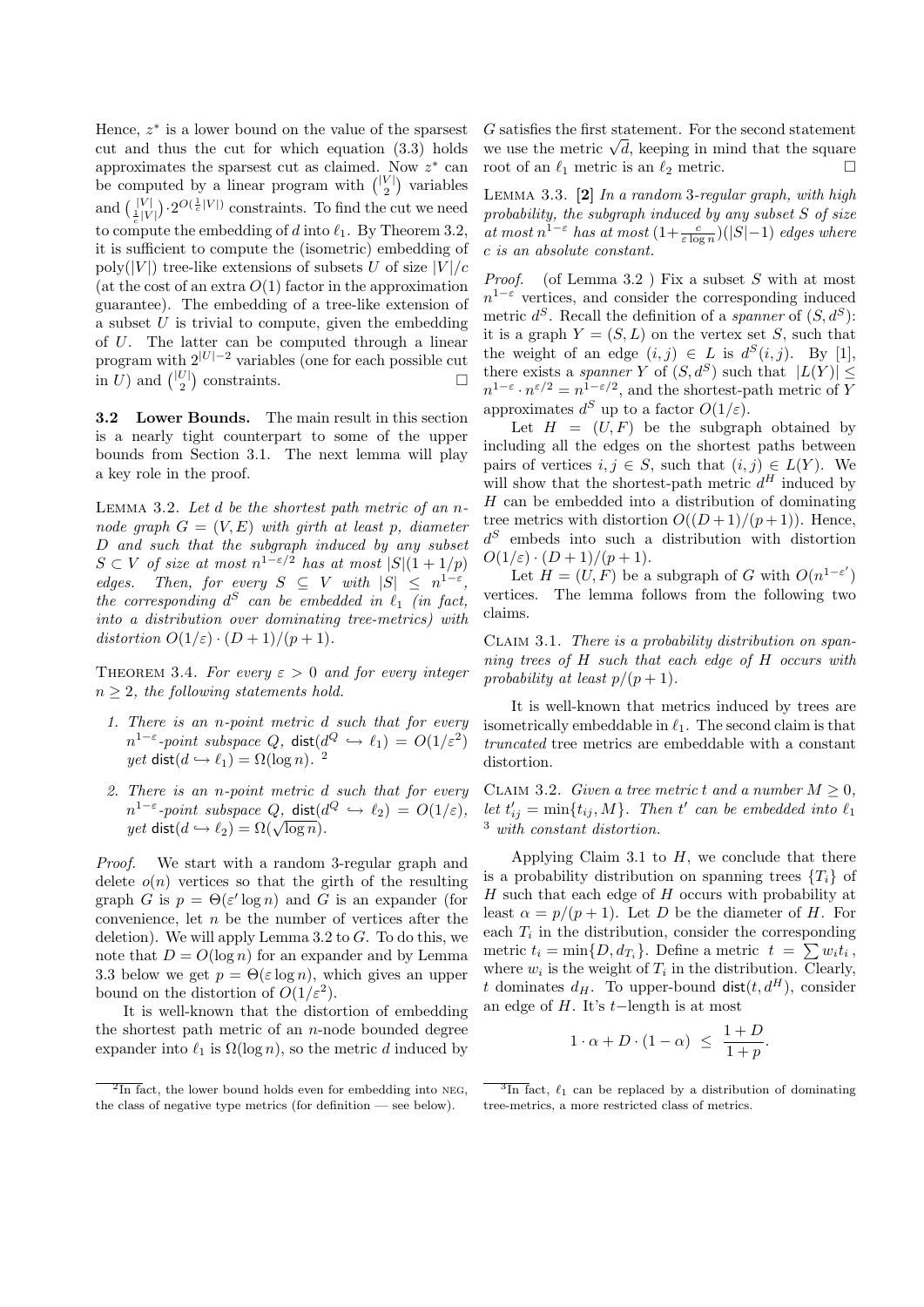Finally, by Claim 3.2, every  $t_i$ , and hence  $t$  can be embedded in a distribution of  $H$ -dominating tree metrics with constant distortion.

It remains to prove the claims. For the first, we define two polytopes in  $\mathbb{R}^{|F|}$ . The first polytope, P, will be the spanning tree polytope of  $H$ , i.e., the set of all vectors that are convex combinations of incidence vectors of spanning trees of  $H$ . The second polytope, B, will be the following axis-parallel box with one corner being the vector of all 1's.

$$
(3.4) \tB_{\alpha} = \{ v \in \mathbb{R}^{|F|} | \forall e : \alpha \le v_e \le 1 \}.
$$

The claim is that for  $\alpha \leq p/(p+1)$ , the intersection of P and  $B_{\alpha}$  is nonempty.

By Farkas' Lemma, it suffices to show that for any  $w \in \mathbb{R}^{|F|}$ , there exists a vector  $v \in B_\alpha$  such that

$$
\max_{x \in P} w \cdot x \ge w \cdot v.
$$

Note that since the extreme points of  $P$  are spanning trees of  $H$ , the LHS is always maximized by the incidence vector of some spanning tree. We consider two extreme cases:

- 1.  $w \leq 0$ : In this case we set  $v_{ij} = 1$  for every edge  $(i, j)$ . The inequality follows.
- 2.  $w \geq 0$ : In this case we set  $v_{ij} = \alpha$  for every edge. Suppose the LHS of (3.5) is maximized by the spanning tree  $T$ . We will prove that the total weight of all the edges in  $H$  is only slightly larger than the weight of T. For this consider the following bipartite graph. The left side of the bipartition has a point corresponding to each edge of  $T$ . The right side has a point for each edge of  $H$ that is not in T. There is an edge  $(e, f)$  if  $e \in T$ belongs to the fundamental cycle of  $f \notin T$ . Note that the optimality of T implies that  $w_e \geq w_f$ . Let the girth of G be g. Recall  $g \geq p$ . Thus the degree of each vertex in  $\overline{T}$  is at least p. We claim that this bipartite graph has a p-matching: a subgraph with degree 1 for points on the left and degree  $p$  for points on the right. Suppose not. Then there is some minimal subset  $X$  on the right side whose neighborhood  $N(X)$  has size  $|N(X)| < |X|p$ . Now consider the subtree of T induced by  $N(X)$  (if the edges corresponding to  $N(X)$  do not form a connected component, then X is not minimal). This subtree has  $|N(X)|+1$ vertices and the subgraph of  $H$  induced by these vertices has at least  $|N(X)|+|X|>|N(X)|(1+1/p)$ edges. But this contradicts Lemma 3.3.

The existence of the p-matching implies that the edges of  $T$  can be partitioned into  $p$  subsets such that the weight of each subset is more than the weight of all the edges not in  $T$ . Thus,

$$
\sum_{ij} w_{ij} \le \left(1 + \frac{1}{p}\right) \sum_{ij \in T} w_{ij}.
$$

This implies that inequality (3.5) holds for any  $\alpha \leq p/(p+1)$ .

For the general case, take an arbitrary vector  $w$  and set  $c_{ij} = 1$  for  $w_{ij} \leq 0$  and  $c_{ij} = \alpha$  if  $w_{ij} > 0$ . Consider the connected components induced by the nonnegative edges. For each component the inequality is implied separately by the second case above. Now shrink all the components to single vertices. The inequality on the induced graph follows from the first case. Summing up, (3.5) is proved.

We conclude with the proof of the second claim. Let  $T$  be the tree corresponding to  $t$ . Build a (weighted) graph  $T'$  by introducing a new vertex  $u$ , and connecting it to every vertex of T by an edge of length  $M/2$ . Observe that the shortest-path metric of  $T'$  restricted to  $V(T)$  is precisely t, and that T' is 2-outerplanar. By [9], this implies that  $t'$ , and hence  $t$ , can be embedded into a distribution of dominating tree metrics (and thus into  $\ell_1$ ) with constant distortion.

We now turn our attention to the case where subspaces embed isometrically into an interesting class of metrics. Our lower bounds in this case are much weaker. We need the following definitions.

A distance function  $d$  is  $k$ -gonal iff for every two sequences of points  $p_1, p_2, \ldots, p_{k/2}$  and  $q_1, q_2, \ldots, q_{k/2}$ (where points are allowed to appear multiple times in each sequence) the following inequality holds:

$$
\sum_{i=1}^{\lfloor k/2 \rfloor} \sum_{j=1}^{\lceil k/2 \rceil} d(p_i, q_j) \ge
$$
  

$$
\sum_{i=1}^{\lfloor k/2 \rfloor} \sum_{i'=1}^{\lfloor k/2 \rfloor} d(p_i, p_{i'}) + \sum_{j=1}^{\lceil k/2 \rceil} \sum_{j'=1}^{\lceil k/2 \rceil} d(q_j, q_{j'}).
$$

We use  $\mathcal{M}_k$  to denote the class of all k-gonal distance functions. Clearly,  $\mathcal{M}_3$  is simply all metrics. Also, for every  $k \in \mathbb{N}, k \geq 2, \mathcal{M}_{k+2} \subset \mathcal{M}_k$  and  $\mathcal{M}_{2k-1}^n \subset \mathcal{M}_{2k}^n$ . On the other hand, for every  $k \in \mathbb{N}, k \geq 1$ , distance functions in  $\mathcal{M}_{2k}^n$  are not necessarily metrics. The class of all negative type distance functions is

$$
\mathrm{NEG} = \bigcap_{k=2}^{\infty} \mathcal{M}_{2k}.
$$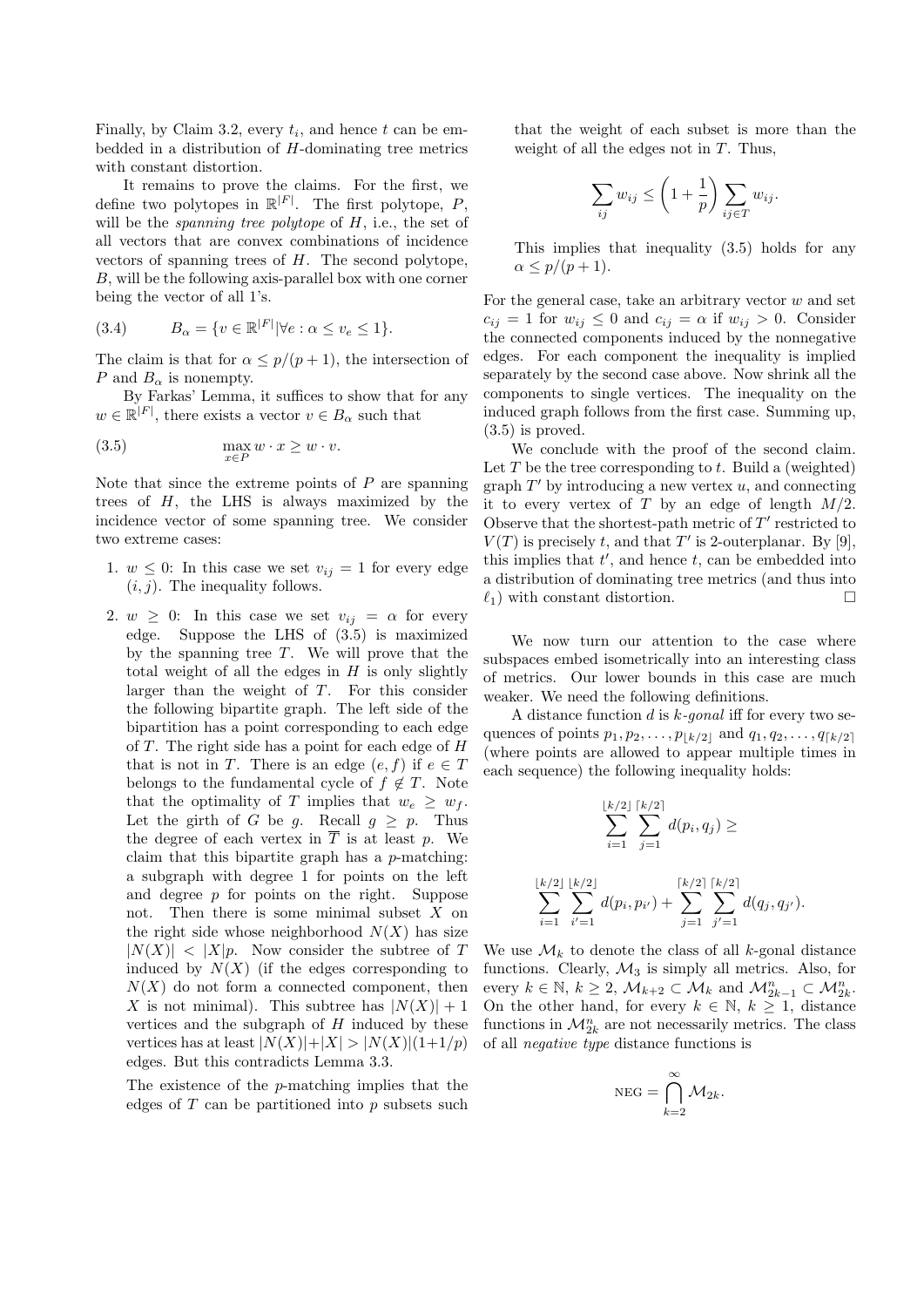Schoenberg showed that  $d \in \text{NEG}$  iff  $\sqrt{d}$  embeds isomet- COROLLARY 4.1. Let  $c \leq 1$  be the maximum value such rically into  $\ell_2$ . The class of all hypermetrics is

$$
HYP = \bigcap_{k=2}^{\infty} \mathcal{M}_{2k-1}.
$$

Thus, all hypermetrics are negative type metrics. It is known that all  $\ell_1$  metrics are hypermetrics. All classes of metrics discussed above (except for  $\ell_2$  metrics) are baseline .

A theorem in [11], combined with an argument similar to the proof of Theorem 3.4 gives the following theorem. The proof is omitted from this extended abstract.

THEOREM 3.5. For every integer  $n \geq 2$  and for every  $k \in \mathbb{N}, k \leq n$ , the following statements are true:

- 1. There exists an n-point k-gonal metric d such that dist $(d \hookrightarrow$  NEG) =  $\Omega\left( (\log n)^{\log_2(1+1/(\lceil k/2 \rceil-1))}\right)$ .
- 2. There exists an n-point metric d such that every kpoint subspace is hypermetric, yet  $dist(d \hookrightarrow \text{NEG}) =$  $\Omega\left((\log n)^{\log_2(1+1/(k-1))}\right).$
- 3. There exists an n-point metric d such that every k-point subspace embeds isometrically in  $\ell_2$ , yet dist $(d \hookrightarrow \text{NEG}) = \Omega \left( (\log n)^{\frac{1}{2} \log_2(1 + 1/(k-1))} \right).$

COROLLARY 3.2. For  $k = o(\log \log n)$ , there exist an npoint metric d such that every k-point subspace is in  $\ell_2$ ,  $yet \text{ dist}(d \hookrightarrow \text{NEG}) = \omega(1)$ . (Recall that  $\ell_2 \subset \ell_1 \subset \text{NEG}$ ).

# 4 Ultrametrics

The set of ultrametrics is the set of metrics  $ULT =$  ${d : d(p,q) \leq \max\{d(p,r), d(q,r)\}, \forall p,q,r}.$  All ultrametrics embed isometrically into  $\ell_2$ . Notice that ULT is not baseline , so the results from the previous section do not apply to this set. Consider an ultrametric d. Given two points  $x, y$ , an  $xy$ -path P is a sequence of points  $(x = p_0, p_1, p_2, \ldots, p_m = y)$  of arbitrary length. We say that  $pq \in P$  iff there exists  $j \in \{1, 2, \ldots, m\}$  such that  $p = p_{j-1}$  and  $q = p_j$ . For every two points x, y put

$$
u(x,y) = \min_{xy\text{-paths }P} \left\{ \max\{d(p,q) : pq \in P\} \right\}.
$$

THEOREM 4.1. (FARACH-COLTON [13]) The distance function u is an ultrametric which is dominated by d (i.e.,  $u(x, y) \leq d(x, y)$ , for every  $x, y \in X$ ). Moreover, every ultrametric  $u'$  that is dominated by  $d$  is also dominated by u.

As an immediate corollary we get the following criterion.

that for every  $x, y \in X$ , every xy-path P contains  $pq \in P$  such that  $d(p,q) \geq c \cdot d(x,y)$ . Then,  $dist(d \hookrightarrow$  $ULT$ ) =  $c^{-1}$ .

Using this criterion we establish the following theorem.

THEOREM 4.2. Let  $c \geq 1$ , and let  $\epsilon > 0$ . Let d be an n-point metric such that for every  $n^{\epsilon}$ -point subspace Q,  $dist(d^Q \hookrightarrow \text{ULT}) \leq c$ . Then,  $dist(d \hookrightarrow \text{ULT}) = c^{\lceil 1/\epsilon \rceil}$ . This bound is essentially tight.

Proof. For the upper bound, it suffices to show that for  $n = m^k - m^{k-1} + 1$ ,  $k \in \mathbb{N}$ , it holds that  $dist(d \hookrightarrow \text{ULT}) \leq c^k$ . The proof is by induction on k. For  $k = 1$  the theorem is trivially true. For  $k > 1$ , by Corollary 4.1, it suffices to show that for every  $x, y \in X$ , any simple  $xy$ -path P contains  $pq \in P$  with  $d(p,q) \geq d(x,y)/c^k$ . Let  $P = (x = v_1, v_2, \ldots, v_r)$ y),  $r \leq n$ , be such a path. Consider the xy-path  $P' = (v_1, v_m, v_{2m-1}, v_{3m-2}, \dots, v_r)$ . As P' has at most  $1 + \frac{n-1}{m} = m^{k-1} - m^{k-2} + 1$  points, the induction hypothesis implies that there exists  $v_{j-1}v_j \in P'$  with  $d(v_{j-1}, v_j) \geq d(x, y)/c^{k-1}$ . Consider the segment of P  $(v_{i-1}, \ldots, v_i)$  containing at most m points. By the base case of the induction, there exists  $pq \in (v_{j-1}, \ldots, v_j)$ such that  $d(p, q) \geq d(v_{j-1}, v_j)/c \geq d(x, y)/c^k$ .

For the lower bound, consider the metrics  $d_n^c$ , where  $d_n$  is the shortest path metric of the *n*-node cycle and  $c \in [0, 1]$ . The reader can verify easily using Corollary 4.1 that  $\text{dist}(d_n^c \leftrightarrow \text{ULT}) = \Omega(n^c)$ , whereas for every subspace on  $n^{\epsilon}$  points, the restriction d' of  $d_n^{\epsilon}$ to this subspace has  $dist(d' \hookrightarrow ULT) = O(n^{\epsilon c})$ .

REMARK 4.1. The metrics  $d_n^c$  are, in fact,  $\Omega(n^c)$  far from the more general set of tree metrics (by the argument from [22, Corollary 5.3]). Hence, the lower bounds hold for tree metrics as well.

#### 5 Separating a baseline Metric Class from  $\ell_{\infty}$

Let  $C$  be a baseline metric class that excludes some metric. How well can the metrics from  $\mathcal C$  approximate general metrics? The following purely existential result of Matousek [20] implies a separation between the class of all metrics and C, i.e., for every  $\gamma > 1$  there exists a metric D such that  $dist(D \hookrightarrow C) \ge \gamma$ .

THEOREM 5.1. For every finite metric  $\mu$  and any constants  $\varepsilon > 0, \gamma > 1$ , there exists a (larger) finite metric D such that, for any metric M on the same set of points as D, if  $dist(D, M) \leq \gamma$ , then M contains a submetric  $\mu'$  with dist $(\mu, \mu') \leq (1 + \varepsilon)$ .

We conjecture that a much stronger separation holds.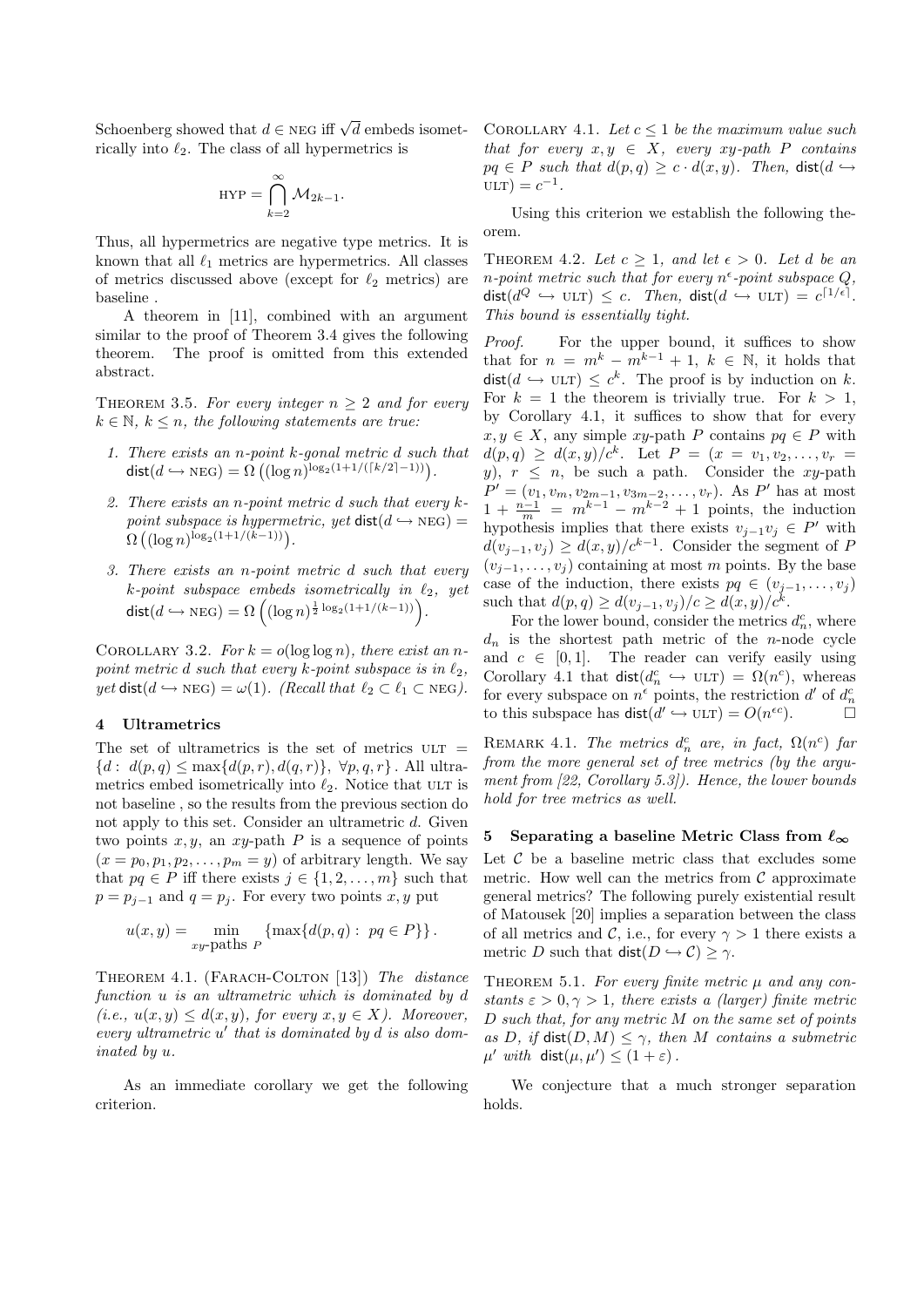CONJECTURE 5.1. For any  $n \in \mathbb{N}$ , there exists an n-  $\ell_{\infty}^k$ . We conclude by Theorem 5.3 that for any C-norm point metric  $d_n$  such that  $dist(d_n \hookrightarrow C) \geq \Omega(\log^{\alpha} n)$ for some constant  $\alpha > 0$ .

In what follows, we produce a supporting evidence for this conjecture by proving its analogue for normed spaces. Unlike in the rest of the paper, we assume here that  $\mathcal C$  contains not only finite metrics, but also metrics whose underlying space is the entire  $\mathbb{R}^n$  or  $\mathbb{Z}^n$ , and, in particular  $\{\ell_1^n\}_{n=1}^{\infty} \in \mathcal{C}$ .

THEOREM  $5.2.$  Let  $C$  be a baseline metric class, and assume that there exists a metric  $\mu_k$  on k points such that dist( $\mu_k \hookrightarrow C$ ) =  $\beta > 1$ . Then, for any C-metric d on  $\mathbb{R}^n$ , it holds

$$
\mathsf{dist}(d,\ell_\infty^n) \ = \ \Omega(n^\alpha), \ \ \text{where} \ \ \alpha \ \approx \ \frac{1}{2} \frac{\beta-1}{\beta+1} \frac{1}{\ln k} \ .
$$

Observe that the gap between the two may not exceed  $\overline{n}$ , the gap between  $\ell_{\infty}^n$  and  $\ell_2^n \subset \mathcal{C}$ .

The proof of the theorem uses the following lemma.

LEMMA 5.1. For any  $d \in \mathcal{C}$  on  $\mathbb{R}^n$ , there exists a norm  $\Vert * \Vert \in \mathcal{C}$  on  $\mathbb{R}^n$ , such that

$$
(5.6) \qquad \qquad \mathsf{dist}(\ell_\infty^n,\|\ast\|) \ \leq \ \mathsf{dist}(\ell_\infty^n,d) \ .
$$

The proof of this lemma appears in the Appendix.

Next, we need the following quantitative version of a theorem by James [16], communicated to us, together with an outline of its proof, by W.B. Johnson and G. Schechtman:

THEOREM 5.3. Assume that  $\gamma = (1+\delta)^{2^r}$ , and  $n \geq k^{2^r}$ , where  $r, k \in \mathbb{N}$ , and  $0 \leq \delta \leq 1$ . Then, if an ndimensional norm  $\Vert * \Vert$  is  $\gamma$ -close (in the sense of metric distortion) to  $\ell_{\infty}^n$ , then there exists a subspace L of  $\mathbb{R}^n$ of dimension  $\dim(L) = k$ , such that the restriction of  $\|*\|$  to L is  $\frac{1+\delta}{1-\delta}$ -close to an  $\ell_{\infty}$  norm on L.

The theorem as stated follows from a lemma from [21], pp.74-75, which establishes  $L$  of dimension  $k$ , such that the restriction of  $\| * \|$  to L satisfies  $\| \sum_i \alpha_i v_i \| \leq$  $(1 + \delta) \cdot \max_i |\alpha_i| \cdot ||v_i||$ , together with a simple claim  $[17]$  that,

$$
\|\sum_{i} \alpha_{i} v_{i}\| \leq (1+\delta) \cdot \max_{i} |\alpha_{i}| \cdot \|v_{i}\|
$$

$$
\Rightarrow \|\sum_{i} \alpha_{i} v_{i}\| \geq (1-\delta) \cdot \max_{i} |\alpha_{i}| \cdot \|v_{i}\|.
$$

Finally, we prove Theorem 5.2. Assume for simplicity that *n* is of the form  $n = k^{2^r}$ . The metric  $\mu_k \notin \mathcal{C}$ , being a metric on  $k$  points, isometrically embeds into  $\Vert * \Vert$  on  $\mathbb{R}^n$  it holds

$$
\text{dist}(\|\ast\|,\ell_\infty^n)~\ge~\left(1+\frac{\beta-1}{\beta+1}\right)^{2^r}
$$

.

The same estimate holds, by Lemma 5.1, for any metric  $d \in \mathcal{C}$  on  $\mathbb{R}^n$ . Thus, for such n, the theorem holds with constant  $\alpha = \log_k \left( 1 + \frac{\beta - 1}{\beta + 1} \right)$ . If n is not of the form  $k^{2^r}$ , take the largest such power  $\leq n$ , at the cost of paying an extra factor  $1/2$  in the above  $\alpha$ . This concludes the proof of Theorem 5.2.

#### 6 Concluding remarks

We already mentioned the main open problem in the introduction, namely, to understand metrics whose small sets embed isometrically into  $\ell_1$ . Theorems 3.1 and 3.5 provide a starting point for a further research.

Approximating general (or special) metrics by metrics from some nontrivial baseline class  $\mathcal C$  may have interesting algorithmic applications. We conjecture that for any  $n \in \mathbb{N}$ , there exists an *n*-point metric  $d_n$  such that  $\text{dist}(d_n \hookrightarrow \mathcal{C}) \ge \Omega(\log_n^{\alpha})$  for some constant  $\alpha > 0$ depending on  $C$ . A corresponding upper bound with  $\alpha$  < 1 would be most interesting. Regarding special metrics, it would be interesting to show, e.g., that any planar metric can be approximated by a metric in  $\mathcal{M}_6$ with constant distortion. This is closely related to the famous question about  $\ell_1$ -embeddability of planar metrics (see, e.g., [15]). Gupta [14] showed that planar metrics embed with constant distortion into neg, and hence into  $M_{2k}$ .

It might be of interest to study the implications of a local property on a different global property. For example, the extremal metrics constructed in the proof of Theorem 4.2, while far from being ultrametrics, are essentially very simple metrics. In particular, they are outerplanar and, up to a factor of  $\pi/2$ , Euclidean. It makes sense to ask, for example, if metrics that are locally almost ultrametric are globally almost  $\ell_1$ metrics.

The findings of this paper and other results indicate that the shortest path metrics of random k-regular graphs have a surprisingly simple local structure. Further research leading to a better understanding of this local structure, may prove useful for constructing lower bounds.

#### Acknowledgments

We are deeply grateful to G. Schechtman and B.W. Johnson for their explanation of Theorem 5.3. We also thank J. Matousek for pointing out important references.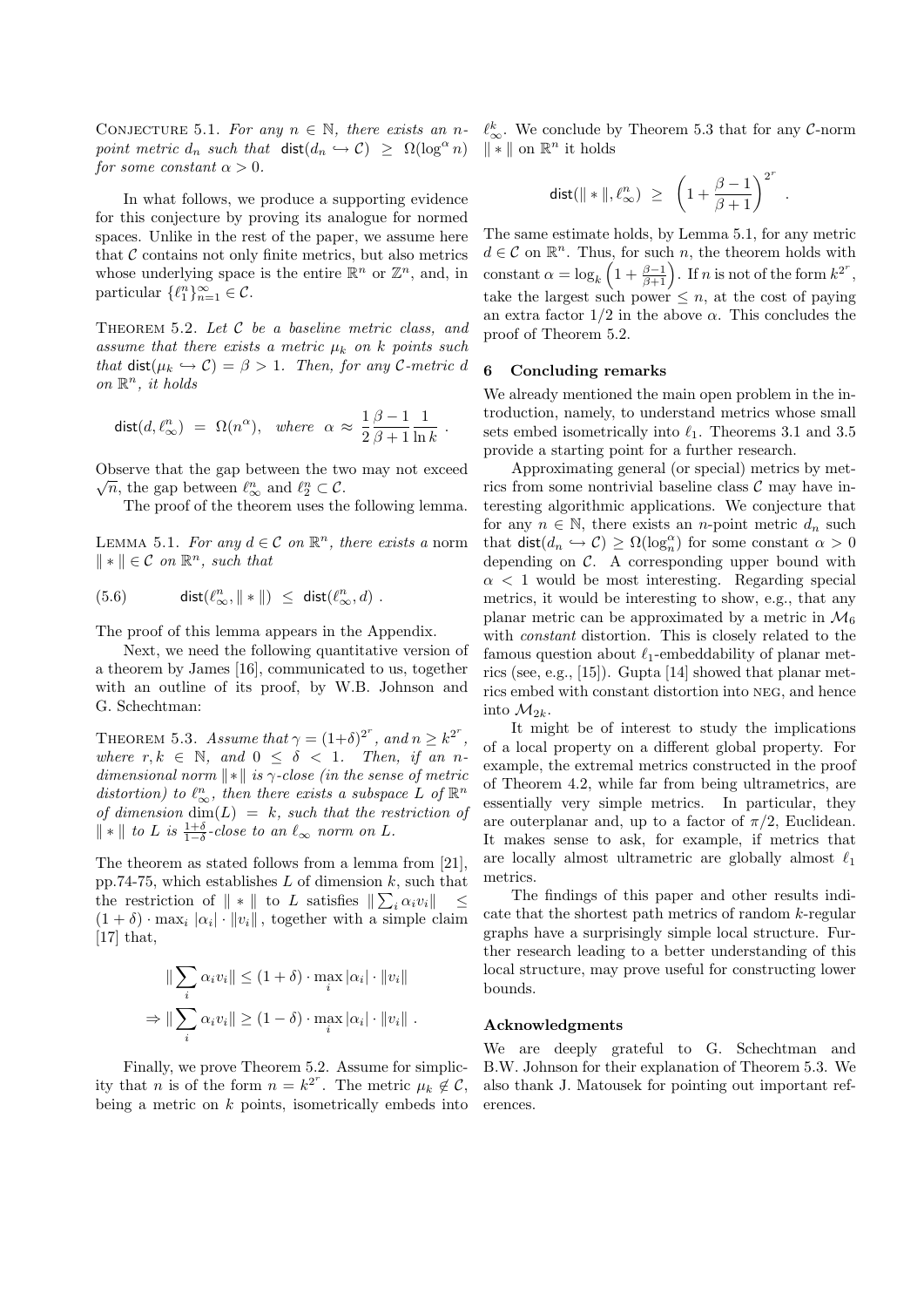## References

- [1] I. Althoefer, G. Das,D. Dobkin, D. Joseph, and J. Soares. On generating sparse spanners for weighted graphs. Discrete and Computational Geometry 9:81– 100, 1993.
- [2] S. Arora, B. Bollobas, and L. Lovász. Proving integrality gaps without knowing the linear program. In Proc. of the 43rd Ann. IEEE Symp. on Foundations of Computer Science, 2002.
- [3] S. Arora, J. Lee, and A. Naor. Euclidean distortion and sparsest cut. Manuscript, Nov 2004.
- [4] S. Arora, S. Rao, and U. Vazirani. Expander flows, geometric embeddings, and graph partitionings. In Proc. of the 36th Ann. Symp. on Theory of Computing, pages 222–231, 2004.
- [5] Y. Aumann and Y. Rabani. An  $O(\log k)$  approximate min-cut max-flow theorem and approximation algorithm. SIAM Journal on Computing, 27(1):291–301, 1998.
- [6] Y. Bartal, N. Linial, M. Mendel, and A. Naor. On metric Ramsey type phenomena. Annals of Mathematic, to appear. Preliminary version appeared in Proc. STOC '03.
- [7] S. Chawla, A. Gupta, and H. Räcke. An improved approximation to sparsest cut. In Proc. of the 16th Ann. ACM-SIAM Symp. on Discrete Algorithms, January 2005.
- [8] S. Chawla, R. Kumar, R. Krauthgamer, Y. Rabani, and D. Sivakumar. On the hardness of approximating multicut and sparsest cut. To appear in Proc. of the 20th Ann. IEEE Conference on Computational Complexity.
- [9] C. Chekuri, A. Gupta, I. Newman, Y. Rabinovich, and A. Sinclair. Embedding k-outerplanar graphs into  $l_1$ . In Proc. of the 14th Ann. ACM-SIAM Symp. on Discrete Algorithms, pages 527–536, 2003.
- [10] M.M. Deza and M. Laurent. Geometry of Cuts and Metrics. Springer Verlag, 1997.
- [11] M.M. Deza and H. Maehara. Metric transform and Euclidean embeddings. Transactions of the American Mathematical Society, 317:661–671, 1990.
- [12] J. Fakcharoenphol, S. Rao, and K. Talwar. A tight bound on approximating arbitrary metrics by tree metrics. In Proc. of the 35th Ann. ACM Symp. on Theory of Computing, pages 448–455, June 2003.
- [13] M. Farach-Colton. (Nearly) optimal embeddings into additive and ultrametric trees. DIMACS Workshop on Discrete Metric Embeddings, Princeton, August 2003.
- [14] A. Gupta. *Embeddings of Finite Metrics*. Ph.D. thesis, University of California, Berkeley. August 2000.
- [15] A. Gupta, I. Newman, Y. Rabinovich, and A. Sinclair. Cuts, trees and  $\ell_1$ -embeddings of graphs. In Proc. of the 40th Ann. IEEE Symp. on Foundations of Computer Science, pages 399–408, 1999.
- [16] R.C. James. Uniformly non-square Banach spaces. Annals of Mathematics, 80:542–550, 1964.
- [17] W.B. Johnson and G. Schechtman. Private communication, 2003.
- [18] N. Linial, E. London, and Yu. Rabinovich. The geometry of graphs and some of its algorithmic applications. Combinatorica, 15(2):215–245, 1995.
- [19] S. Khot. On the power of unique 2-prover 1-round games. In Proc. of the 34th Ann. ACM Symp. on Theory of Computing, pages 767–775, 2002.
- [20] J. Matousek. Ramsey-like properties for bi-Lipschitz mappings of finite metric spaces. Comment. Math. Univ. Carolinae, 33:451–463, 1992.
- [21] V. Milman and G. Schechtman. Asymptotic Theory of Finite Dimensional Spaces. LNM 1200, Springer-Verlag 1986.
- [22] Y. Rabinovich and R. Raz. Lower bounds on distortion of embedding finite metric spaces in graphs. Discrete and Computational Geometry, 19:79–94, 1998.

## A Proof of Lemma 5.1:

W.l.o.g., in what follows we restrict our attention to d's dominating  $\ell_{\infty}^n$ , and respectively, speak of (supremum) stretch incurred by d instead of speaking of distortion. It will be convenient to bring the discussion back to the realm of discrete metric spaces. Instead of proving (5.6) for  $\mathbb{R}^n$ , we shall prove it for  $\mathbb{Z}^n$ . Clearly, this is a fully equivalent statement. Observe that a norm on  $\mathbb{Z}^n$  is just a translation-invariant scalable metric.

First, we construct a translation-invariant metric  $d_* \in \mathcal{C}$  on  $\mathbb{Z}^n$ , such that the stretch incurred by  $d_*$  is no more than that of d. The construction is as follows. Given d and a point  $p \in \mathbb{Z}^n$ , define a metric  $d^{+p}$  on  $\mathbb{Z}^n$ by

$$
d^{+p}(x, y) = d(x + p, y + p).
$$

Observe that by the symmetry of C,  $d^{+p}(x, y) \in C$ . Moreover, it dominates  $\mathbb{Z}^n$  equipped with the  $\ell_{\infty}^n$  metric, and has the same stretch as d.

For an integer i let  $[-i, i] = \{-i, \ldots, i\}$ . Let  $[-i, i]$ <sup>n</sup> ⊆  $\mathbb{Z}^n$  denote the corresponding discrete cube. For a point  $x \in \mathbb{Z}^n$  let  $[-i, i]^n - x = \{y - x \mid y \in [-i, i]^n\}$ denote the shifted cube. Consider a sequence of metrics  $d = d_0, d_1, d_2, ...$  defined by:

$$
d_i = \frac{1}{|[-i,i]^n|} \sum_{p \in [-i,i]^n} d^{+p}.
$$

Clearly  $d_i$  belongs to  $\mathcal{C}$ , it dominates the  $\ell_{\infty}^n$  metric, and the stretch incurred by  $d_i$  is no more than that incurred